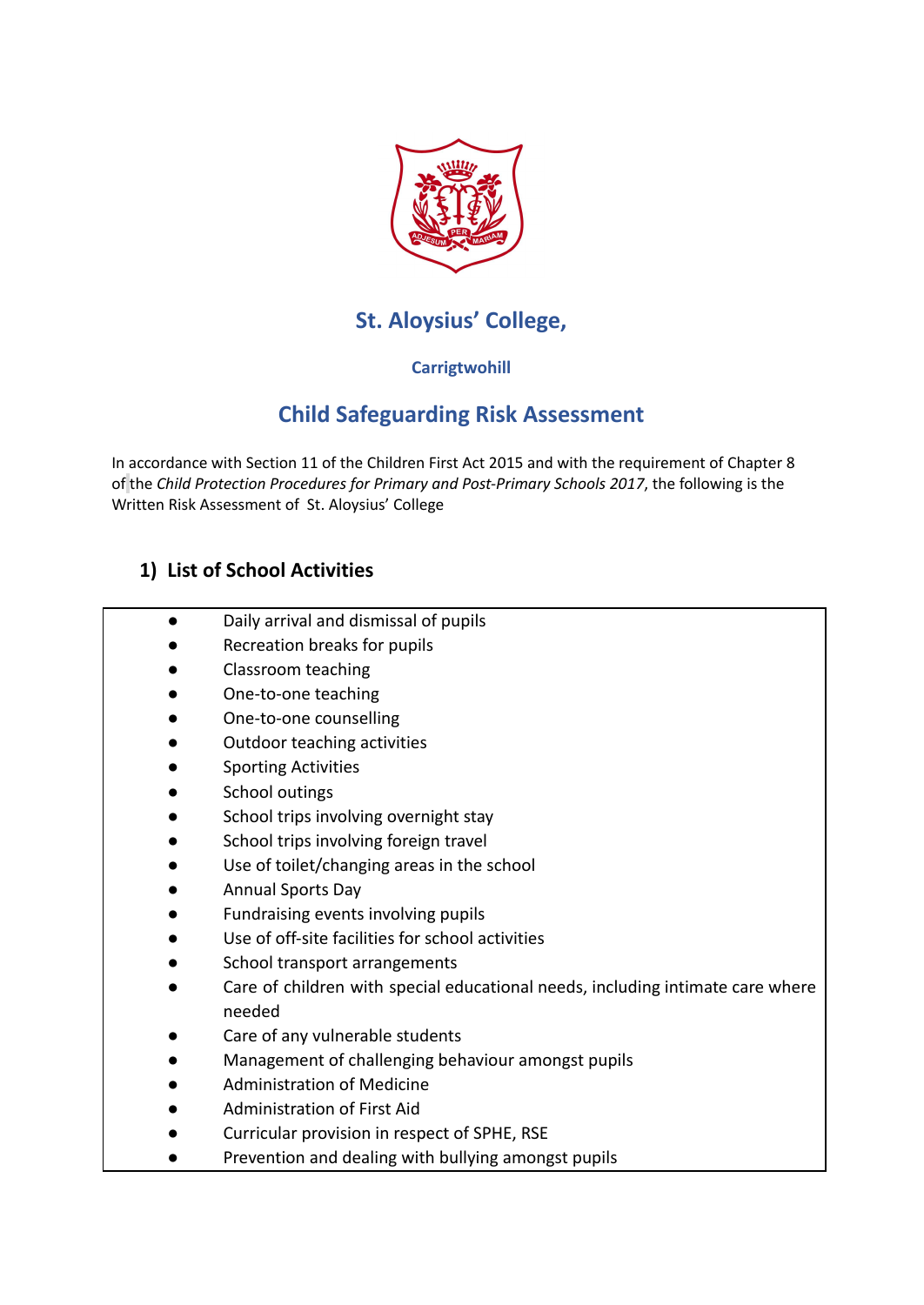- Training of school personnel in child protection matters
- Use of external personnel to supplement curriculum
- Use of external personnel to support sports and other extra-curricular activities
- Care of pupils with specific vulnerabilities/ needs such as
	- Pupils from ethnic minorities/migrants
	- Members of the Traveller community
	- Lesbian, gay, bisexual or transgender (LGBT) children
	- Pupils perceived to be LGBT
	- Pupils of minority religious faiths
	- Children in care
	- Children on the CPNS
- Recruitment of school personnel including -
	- Teachers/SNA's
	- Caretaker/Secretary/Cleaners
	- Sports coaches
	- External Tutors/Guest Speakers
	- Volunteers/Parents in school activities
	- Visitors/contractors present in school during school hours
	- Visitors/contractors present during after school activities
- Use of Information and Communication Technology by pupils in school
- Application of sanctions under the school's Code of Behaviour including detention of pupils, confiscation of phones etc.
- Students participating in work experience in the school
- Students from the school participating in work experience elsewhere
- Student teachers undertaking training placement in school
- Use of video/photography/other media to record school events
- After school use of school premises by other organisations
- Use of school premises by other organisation during school day
- Breakfast club
- Homework club/evening study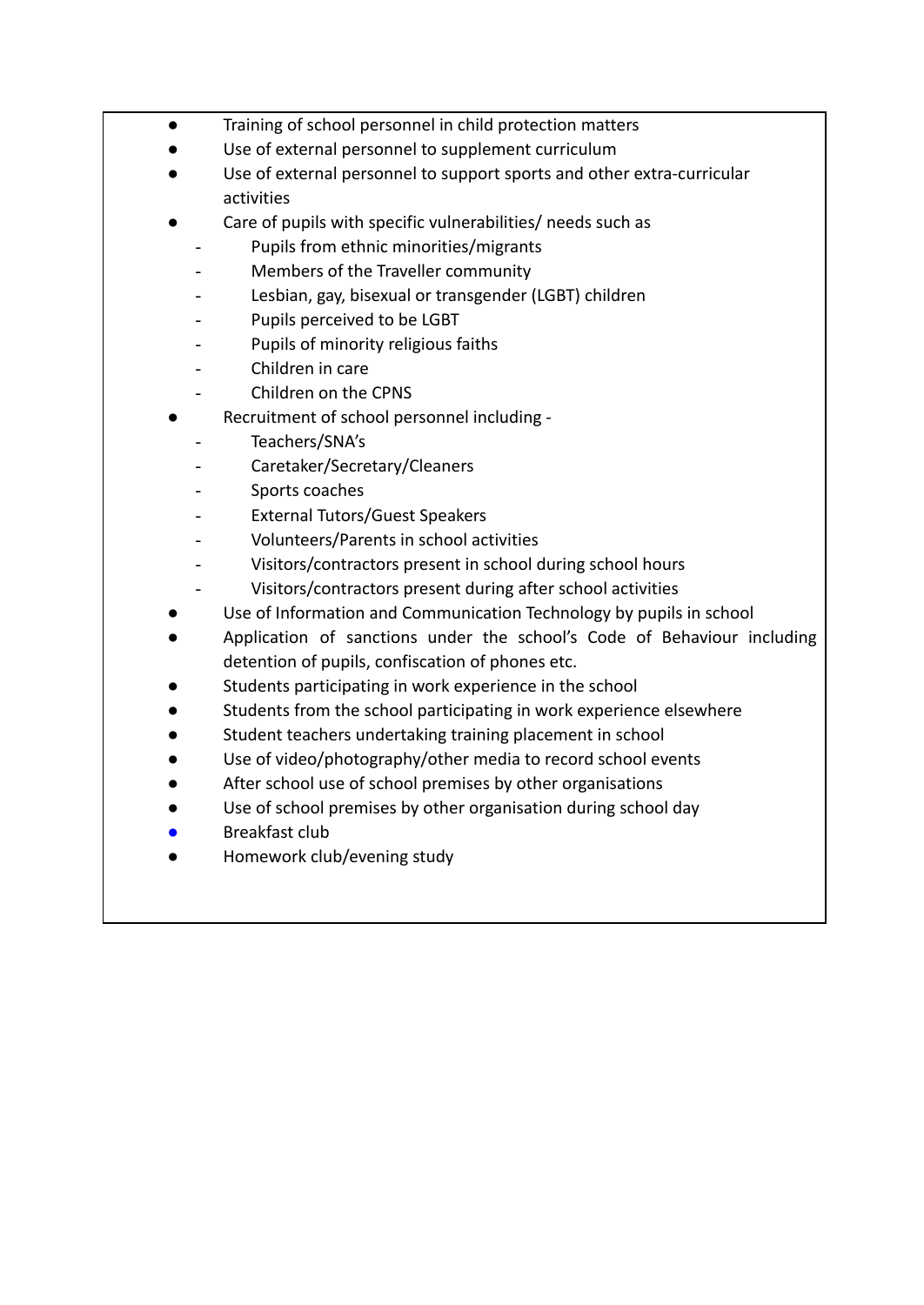## **2. The school has identified the following risk of harm in respect of its activities –**

- Risk of harm not being recognised by school personnel
- Risk of harm not being reported properly and promptly by school personnel
- Risk of child being harmed in the school by a member of school personnel
- Risk of child being harmed in the school by another child
- Risk of child being harmed in the school by volunteer or visitor to the school
- Risk of child being harmed by a member of school personnel, a member of staff of another organisation or other person while child participating in out of school activities e.g. school trip, swimming lessons
- Risk of harm due to bullying of child
- Risk of harm due to inadequate supervision of children in school
- Risk of harm due to inadequate supervision of children while attending out of school activities
- Risk of harm due to inappropriate relationship/communications between child and another child or adult
- Risk of harm due to children inappropriately accessing/using computers, social media, phones and other devices while at school
- Risk of harm to children with SEN who have particular vulnerabilities
- Risk of harm to child while a child is receiving intimate care
- Risk of harm due to inadequacies in our Code of Conduct
- Risk of harm in one-to-one teaching, counselling, coaching situation
- Risk of harm caused by member of school personnel communicating with pupils in appropriate manner via social media, texting, digital device or other manner
- Risk of harm caused by member of school personnel accessing/circulating inappropriate material via social media, texting, digital device or other manner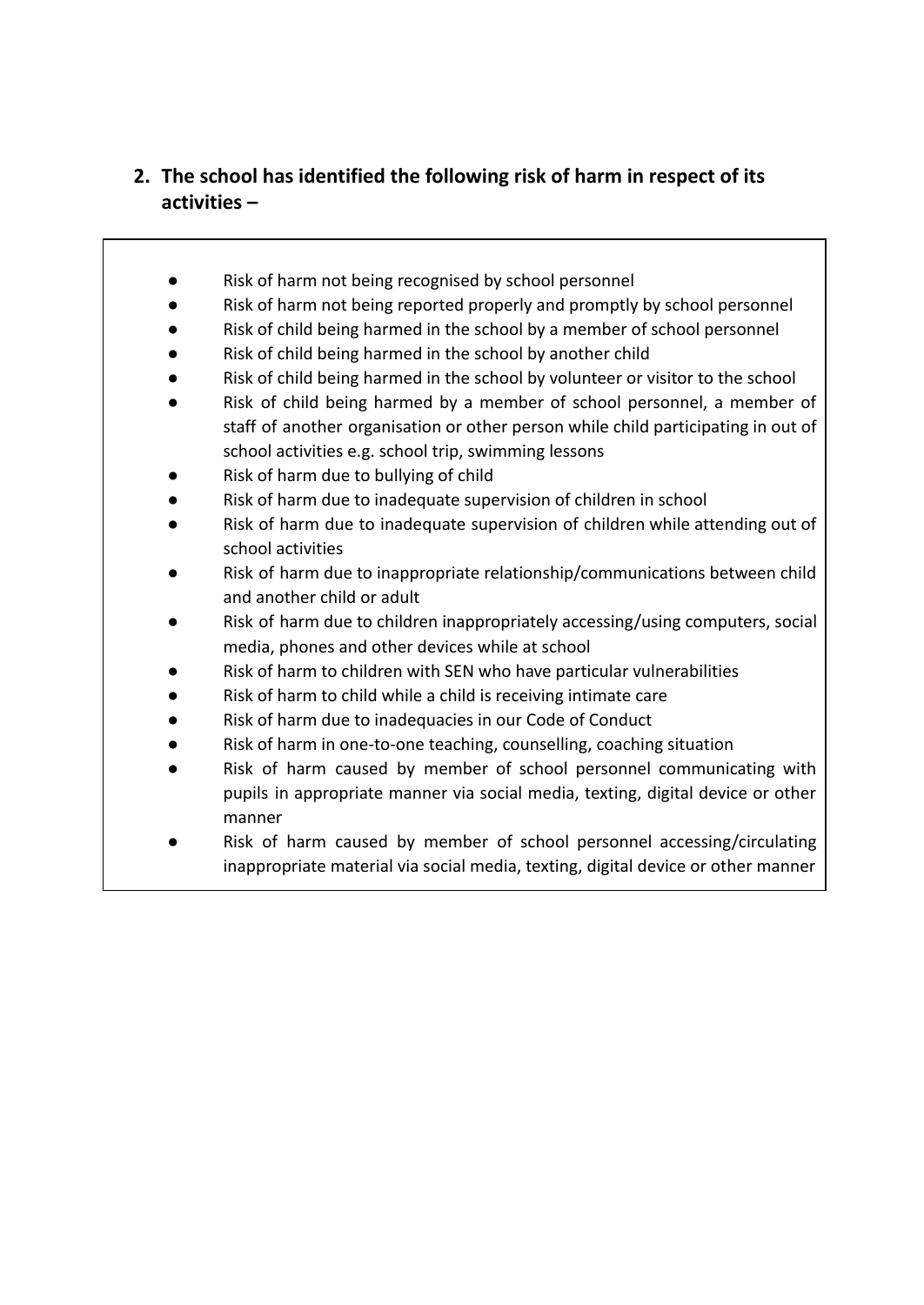- **3. The school has the following procedures in place to address the risks of harm identified in this assessment -**
	- *●* All school personnel are provided with a copy of the school's *Child Safeguarding Statement* ● The *Child Protection Procedures for Primary and Post-Primary Schools 2017* are made available to all school personnel ● School Personnel are required to adhere to the *Child Protection Procedures for Primary and Post-Primary Schools 2017* and all registered teaching staff are required to adhere to the *Children First Act 2015* The school implements in full the SPHE curriculum The school implements in full the Wellbeing Programme at Junior Cycle and the RSE programme at Senior Cycle The school has an Anti-Bullying Policy which fully adheres to the requirements of the Department's *Anti-Bullying Procedures for Primary and Post-Primary Schools* The school has a yard/playground supervision policy to ensure appropriate supervision of students during, assembly, dismissal and breaks and in respect of specific areas such as toilets, changing rooms etc. The school has in place a policy and clear procedures in respect of school outings The school has a Health and Safety plan The school adheres to the requirements of the Garda vetting legislation and relevant DES circulars in relation to recruitment and Garda vetting The school has a code of conduct for school personnel (Dignity in the Workplace; Staff Code of Professional Conduct.;) The school complies with the agreed disciplinary procedures for teaching staff The school has a Special Educational Needs policy The school has in place a policy and procedures for the administration of medication to pupils The school has in place a policy and procedures for the administration of First Aid The school  $$ o Has provided each member of school staff with a copy of the school's Child Safeguarding Statement o Ensures all new staff are provided with a copy of the school's Child Safeguarding Statement
		- o Encourages staff to avail of relevant training
		- o Encourages Board of Management members to avail of relevant training